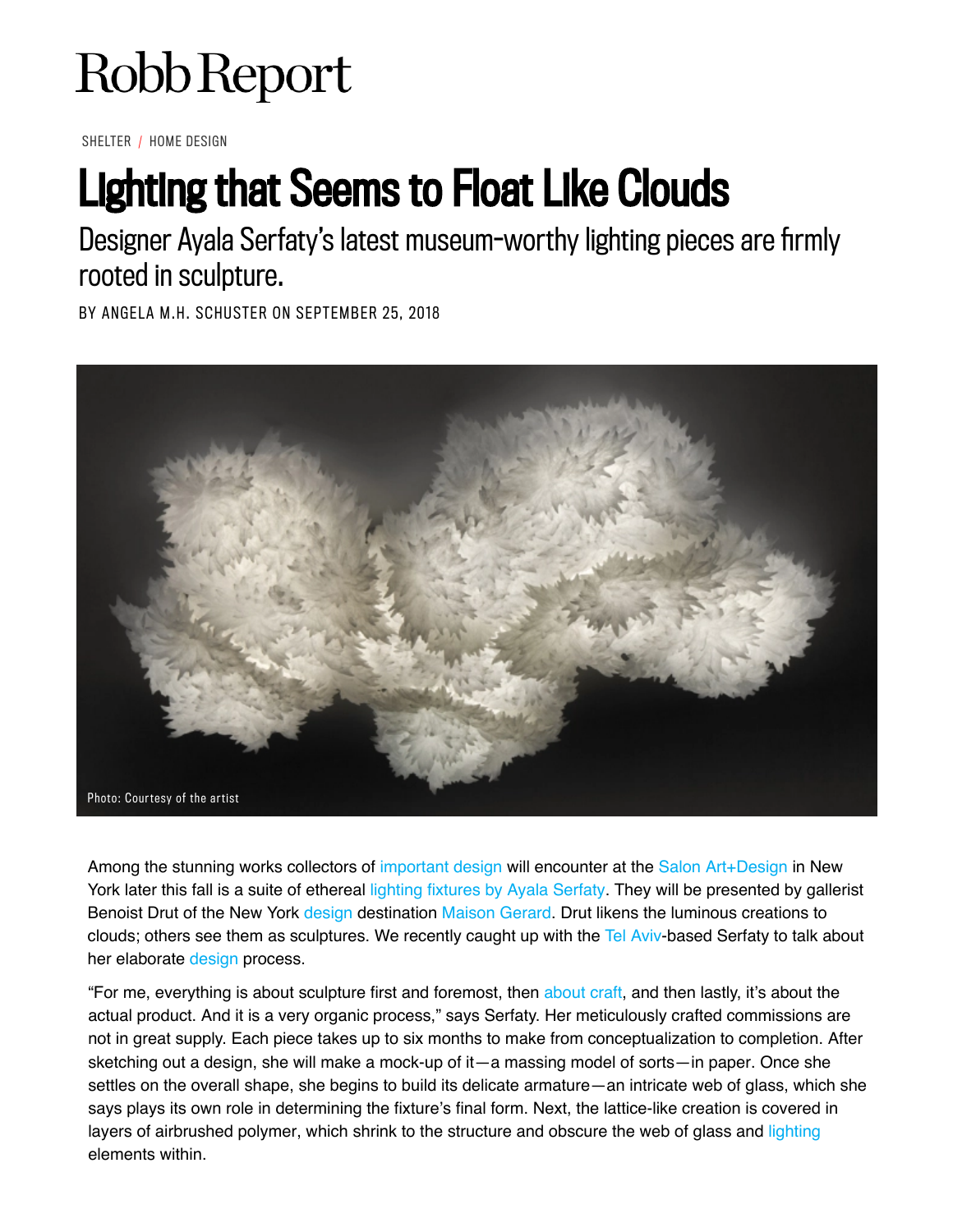

## Ayala Serfaty's luminous Duet II

Photo: Courtesy of the artist

The process results in a fixture that is evocative of a cloud or, more accurately, a crystalline cave formation. Her Soma collection was inspired by a Greek term that describes the human body, and she chose the name to enlighten each work's poetic qualities. "My aim in my Soma series is to make unique, abstract forms that represent a balance between design and coincidence and which are open to multiple interpretations," she says.

Serfaty's light works have earned placement in the permanent collections of the Metropolitan Museum of Art, The Museum of Fine Arts Boston, the Mint Museum, the Indianapolis Museum of Art, and the Corning Museum of Glass, among others. One or more of them can now be yours starting at \$50,000.